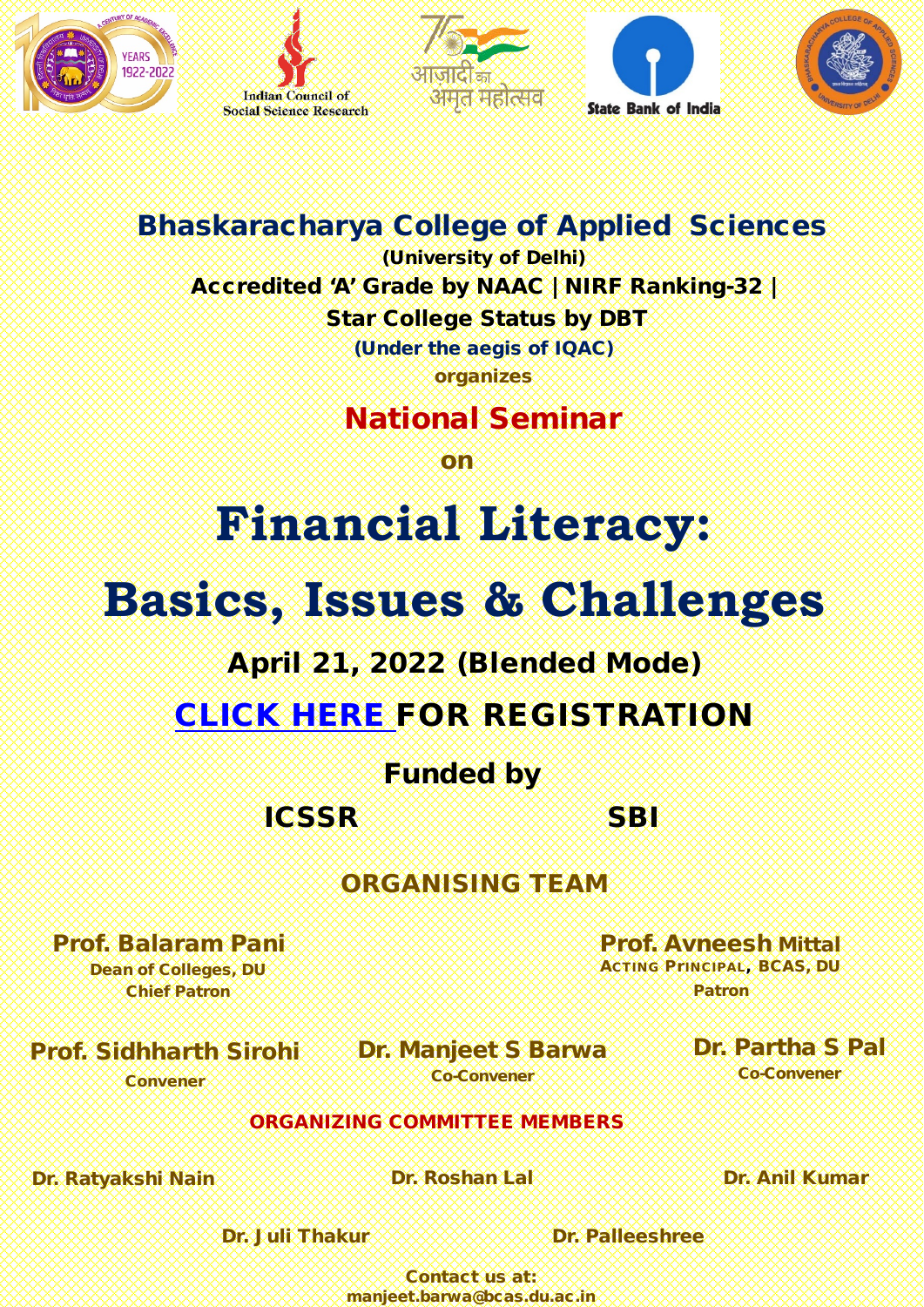### Concept Note

People are increasingly expected to manage their personal finances by themselves, or, at the least to be able to evaluate the performance of the people supposed to manage one's wealth on one's behalf.

The primary objective of the seminar is to provide "**BASICS OF FINANCIAL** LITERACY", i.e. a basic understanding of "how money works in the world". Before investing, and "exposing capital to risk", one needs to have at the least some basic understanding of financial markets, taxation, financial institutions and instruments, profitability and risk assessment techniques. Furthermore it is allimportant to acquire some initial trading and psychological skills. You will not be an accomplished investor at the end of this cycle, but you will have received a solid foundation on which to further expand your investment skills.

The seminar will benefit Youngsters exploring money management, Newly Employed Youths, Young Couple, Parents, Middle Aged Professionals , Retired Persons, Private Sector Employees, Government Employees, Professionals - Doctors / CAs / Lawyers etc., Businessman / SME Owners, Armed Forces, Non-Resident Indians (NRIs) and Parents of Children with Special needs.

### About the College

Bhaskaracharya College of Applied Sciences is a constituent college of University of Delhi with "A" grade accreditation by National Assessment and Accreditation Council (NAAC) and has been awarded the distinguished "Star College Status" by the Department of Biotechnology (DBT) Ministry of Science and Technology Gol. The college has also been ranked 32 by MHRD-NIRF ranking 2021. The motto of the college 'Gyan Vigyan Sanghitam' is the guiding force in accomplishing its mission of promoting holistic education to students. In its pursuit of academic excellence, the college fosters an ecosystem which enables the students to experience an unparalleled educational journey that is intellectually, socially, and personally stimulating. The faculty encourages a spirit of enquiry, innovation and experimentation. In addition to the curriculum, the students are regularly given hands on training through virtual internships, training workshops, projects, as well as collaborations with other institutions and industries to make them industry ready. For more information, please visit https://bcas.du.ac.in/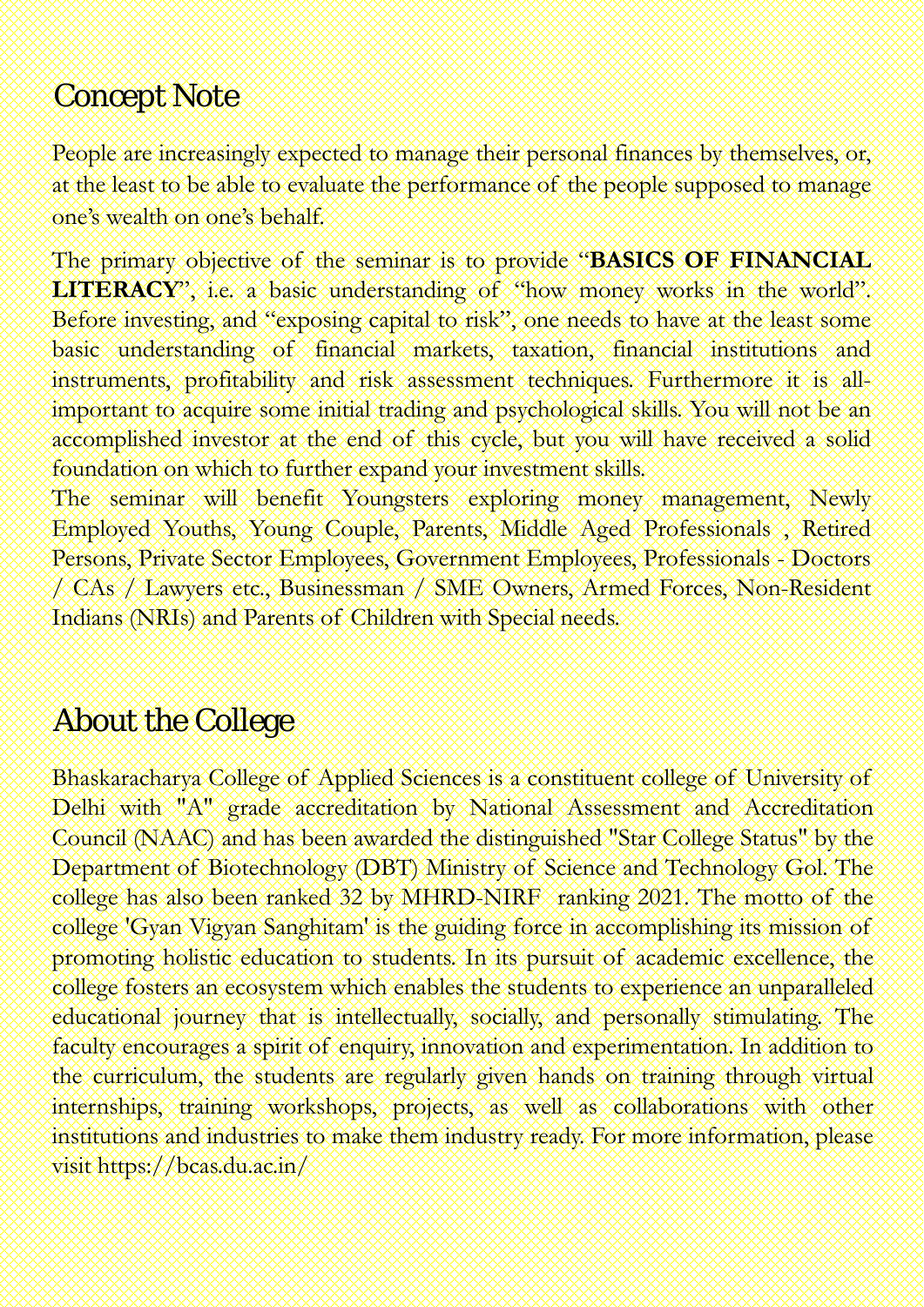### Azadi Ka Amrit Mahotsav

'*Azadi Ka Amrit Mahotsav'* is an initiative to celebrate and commemorate 75 years of progressive independent India and the glorious history of its people, culture and achievements. This Mahotsav **is dedicated to the people of India** who have been instrumental in bringing India thus far in its evolutionary journey and they also have the power and potential to activate India 2.0, fuelled by the spirit of Atmanirbhar Bharat**.** 'Azadi Ka Amrit Mahotsav' is an embodiment of all that is progressive about India's socio-cultural, political and economic identity. One of the primary focus of the celebration is to document our unsung heroes, lesser known personalities and places that have made invaluable contributions in the freedom struggle of India. It commenced on 12th March 2021 with a 75 Weeks countdown to our 75th Anniversary of independence and will be concluded post a year, on 15th August 2023.

### About Indian Council of Social Science Research(ICSSR)

Indian Council of Social Science Research (ICSSR) was established in the year of 1969 by the Government of India to promote research in social sciences in the country.

ICSSR provide grants for projects, fellowships, international collaboration, capacity building, survey, publications etc. to promote research in social sciences in India.

Documentation center of ICSSR – National Social Science Documentation Centre (NASSDOC) - provides library and information support services to researchers in social sciences.

ICSSR has developed ICSSR Data Service to serve as a national data service for promoting powerful research environment through sharing and reuse of data among social science community in India.

They provide opportunities to researchers and academicians to exchange views and opinions, address and debate research questions on policy relevant issues and generate academic research output on important social problems.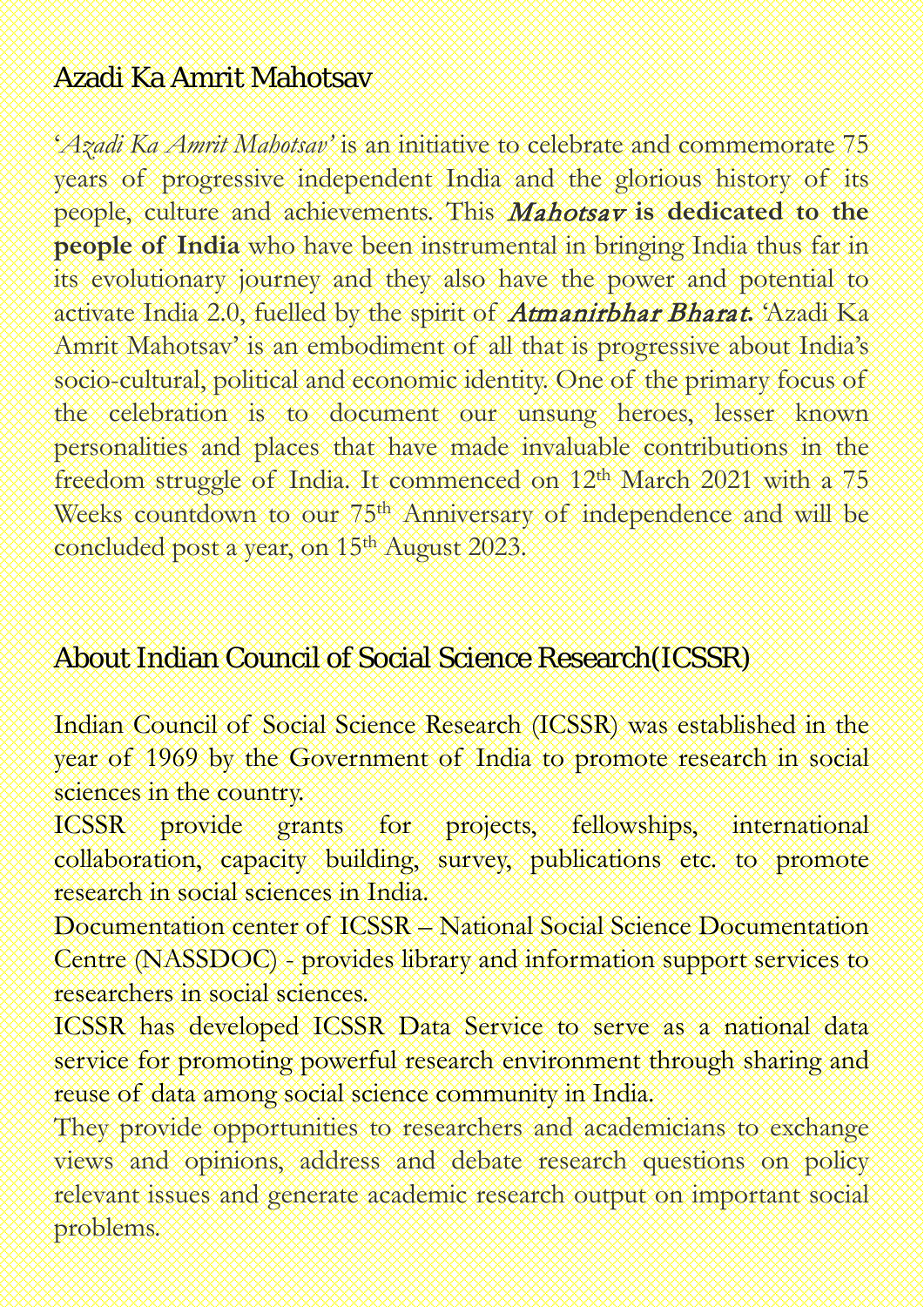## **Seminar focuses on the following themes:**

- **W** How To Budget
- How To Save An Emergency Fund
- **WHow To Pay Down Debt**
- **\* How To Set Financial Goals**
- How To Improve Your Credit Report And Score

## **Expected Outcome**

- Goal Planning
- **Retirement Planning**
- **Manuance Planning**
- **Children Education Planning**
- Tax Planning
- Wills & Trust Planning
- Financial Planning
- Investments
- **\*** Portfolio Creation and Maintenance
- **Equity Valuation**
- **Asset Allocation**
- *Minvestment Analysis*
- Wealth Creation
- Wealth Plan Creation